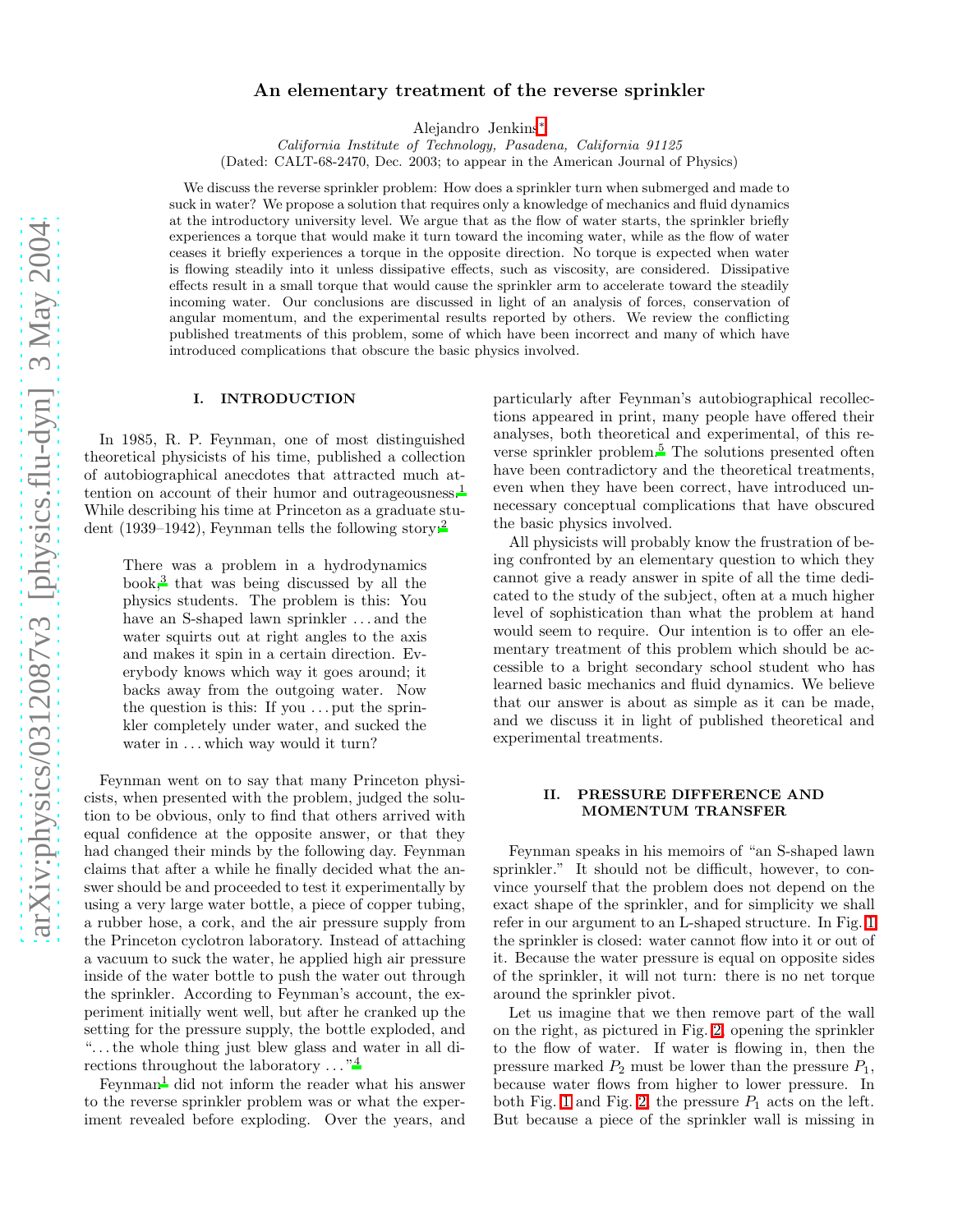

<span id="page-1-0"></span>FIG. 1: A sprinkler submerged in a tank of water as seen from above. The L-shaped sprinkler is closed, and the forces and torques exerted by the water pressure balance each other.

Fig. [2,](#page-1-1) the relevant pressure on the upper right part of the open sprinkler will be  $P_2$ . It would seem then that the reverse sprinkler should turn toward the water, because if  $P_2$  is less than  $P_1$ , there would be a net force to the right in the upper part of the sprinkler, and the resulting torque would make the sprinkler turn clockwise. If A is the cross section of the sprinkler intake pipe, this torqueinducing force is  $A(P_1 - P_2)$ .

But we have not taken into account that even though the water hitting the inside wall of the sprinkler in Fig. [2](#page-1-1) has lower pressure, it also has left-pointing momentum. The incoming water transfers that momentum to the sprinkler as it hits the inner wall. This momentum transfer would tend to make the sprinkler turn counterclockwise. One of the reasons why the reverse sprinkler is a confusing problem is that there are two effects in play, each of which, acting on its own, would make the sprinkler turn in opposite directions. The problem is to figure out the net result of these two effects.

How much momentum is being transferred by the incoming water to the inner sprinkler wall in Fig. [2?](#page-1-1) If water is moving across a pressure gradient, then over a differential time  $dt$ , a given "chunk" of water will pass from an area of pressure P to an area of pressure  $P - dP$ as illustrated in Fig. [3.](#page-2-0) If the water travels down a pipe of cross-section A, its momentum gain per unit time is AdP. Therefore, over the entire length of the pipe, the water picks up momentum at a rate  $A(P_1 - P_2)$ , where  $P_1$  and  $P_2$  are the values of the pressure at the endpoints of the pipe. (In the language of calculus,  $A(P_1 - P_2)$  is the total force that the pressure gradient across the pipe exerts on the water. We obtain it by integrating over the differential force  $A dP$ .)

The rate  $A(P_1 - P_2)$  is the same rate at which the water transfers momentum to the sprinkler wall in Fig. [2,](#page-1-1)



<span id="page-1-1"></span>FIG. 2: The sprinkler is now open. If water is flowing into it, then the pressures marked  $P_1$  and  $P_2$  must satisfy  $P_1 > P_2$ .

because whatever left-pointing momentum the incoming water picks up, it will have to transfer to the inner left wall upon hitting it. Therefore  $A(P_1 - P_2)$  is the force that the incoming water exerts on the inner sprinkler wall in Fig. [2](#page-1-1) by virtue of the momentum it has gained in traveling down the intake pipe.

Because the pressure difference and the momentum transfer effects cancel each other, it would seem that the reverse sprinkler would not move at all. Notice, however, that we considered the reverse sprinkler only after water was already flowing continuously into it. In fact, the sprinkler will turn toward the water initially, because the forces will balance only after water has begun to hit the inner wall of the sprinkler, and by then the sprinkler will have begun to turn toward the incoming water. That is, initially only the pressure difference effect and not the momentum transfer effect is relevant. (As the water flow stops, there will be a brief period during which only the momentum transfer and not the pressure difference will be acting on the sprinkler, thus producing a momentary torque opposite to the one that acted when the water flow was being established.)

Why can't we similarly "prove" the patently false statement that a non-sucking sprinkler submerged in water will not turn as water flows steadily out of it? In that case the water is going out and hitting the upper inner wall, not the left inner wall. It exerts a force, but that force produces no torque around the pivot. The pressure difference, on the other hand, does exert a torque. The pressure in this case has to be higher inside the sprinkler than outside it, so the sprinkler turns counterclockwise, as we expect from experience.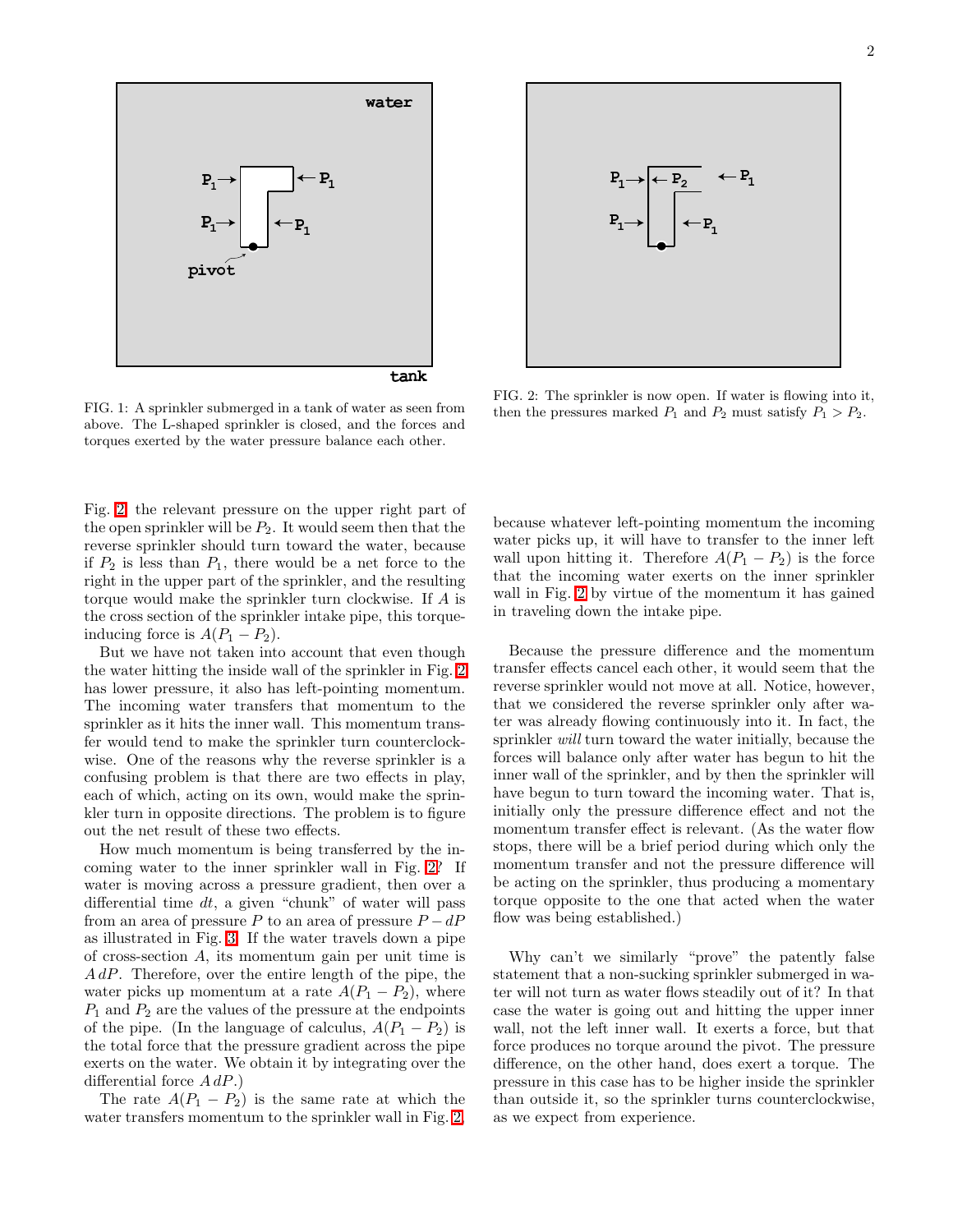

<span id="page-2-0"></span>FIG. 3: As water flows down a tube with a pressure gradient, it picks up momentum.

#### III. CONSERVATION OF ANGULAR MOMENTUM

We have argued that, if we ignore the transient effects from the switching on and switching off of the fluid flow, we do not expect the reverse sprinkler to turn at all. A pertinent question is why, for the case of the regular sprinkler, the sprinkler-water system clearly exhibits no net angular momentum around the pivot (with the angular momentum of the outgoing water cancelling the angular momentum of the rotating sprinkler), while for the reverse sprinkler the system would appear to have a net angular momentum given by the incoming water. The answer lies in the simple observation that if the water in a tank is flowing, then something must be pushing it. In the regular sprinkler, there is a high pressure zone near the sprinkler wall next to the pivot, so it is this lower inner wall that is doing the original pushing, as shown in Fig.  $4(a)$ .

For the reverse sprinkler, the highest pressure is outside the sprinkler, so the pushing originally comes from the right wall of the tank in which the whole system sits, as shown in Fig. [4\(](#page-2-1)b). The force on the regular sprinkler clearly causes no torque around the pivot, while the force on the reverse sprinkler does. That the water should acquire a net angular momentum around the sprinkler pivot in the absence of an external torque might seem a violation of Newton's laws, but only because we are neglecting the movement of the tank itself. Consider a water tank with a hole in its side, such as the one pictured in Fig. [5.](#page-3-0) The water acquires a net angular momentum with respect to any point on the tank's bottom, but this angular momentum violates no physical laws because the tank is not inertial: it recoils as water flows out of it.<sup>[6](#page-6-6)</sup>

But there is one further complication: in the reverse sprinkler shown in Fig. [4,](#page-2-1) the water that has acquired left-pointing momentum from the pushing of the tank wall will transfer that momentum back to the tank when



(a)



<span id="page-2-1"></span>FIG. 4: The force that pushes the water must originally come from a solid wall. The force that causes the water flow is shown for both the regular and the reverse sprinklers when submerged in a tank of water.

it hits the inner sprinkler wall, so that once water is flowing steadily into the reverse sprinkler, the tank will stop experiencing a recoil force. The situation is analogous to that of a ship inside of which a machine gun is fired, as shown in Fig. [6.](#page-3-1) As the bullet is fired, the ship recoils, but when the bullet hits the ship wall and becomes embedded in it, the bullet's momentum is transferred to the ship. (We assume that the collision of the bullets with the wall is completely inelastic.)

If the firing rate is very low, the ship periodically acquires a velocity in a direction opposite to that of the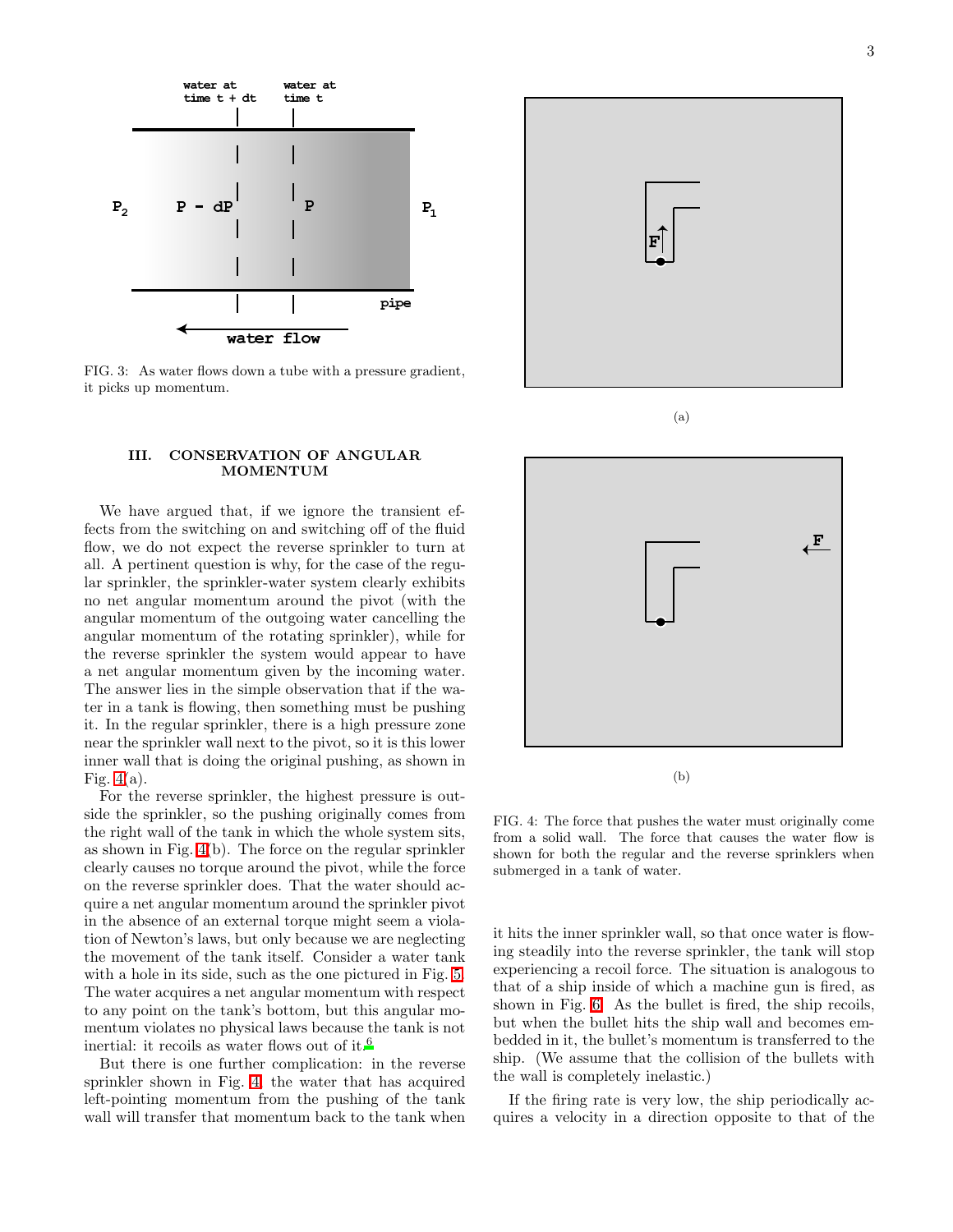

<span id="page-3-0"></span>FIG. 5: A tank with an opening on its side will exhibit a flow such that the water will have an angular momentum with respect to the tank's bottom, even though there is no external source of torque corresponding to the angular momentum. The apparent paradox is resolved by noting that the tank bottom offers no inertial point of reference, because the tank is recoiling due to the motion of the water.

fired bullet, only to stop when that bullet hits the wall. Thus the ship moves by small steps in a direction opposite that of the bullets' flight. As the firing rate is increased, eventually one reaches a rate such that the interval between successive bullets being fired is equal to the time it takes for a bullet to travel the length of the ship. If the machine gun is set for this exact rate from the beginning, then the ship will move back with a constant velocity from the moment that the first bullet is fired (when the ship picks up momentum from the recoil) to the moment the last bullet hits the wall (when the ship comes to a stop). In between those two events the ship's velocity will not change because every firing is simultaneous to the previous bullet hitting the ship wall.

As the firing rate is made still higher, the ship will again move in steps, because at the time that a bullet is



<span id="page-3-1"></span>FIG. 6: In this thought experiment, a ship floats in the ocean while a machine gun with variable firing rate is placed at one end. Bullets fired from the gun will travel the length of the ship and hit the wall on the other side, where they stop.

being fired, the previous bullet will not have quite made it to the ship wall. Eventually, when the rate of firing is twice the inverse of the time it takes for a bullet to travel the length of the ship, the motion of the ship will be such that it picks up speed upon the first two shots, then moves uniformly until the penultimate bullet hits the wall, whereupon the ship looses half its velocity. The ship will finally come to a stop when the last bullet has hit the wall. At this point it should be clear how the ship's motion will change as we continue to increase the firing rate of the gun.<sup>[8](#page-6-7)</sup>

For the case of continuous flow of water in a tank (rather than a discrete flow of machine gun bullets in a ship), there clearly will be no intermediate steps, regardless of the rate of flow. Figure [7](#page-4-0) shows a water tank connected to a shower head. Water flows (with a consequent linear and angular momentum) between the points marked A and B, before exiting via the shower head. When the faucet valve is opened, the tank will experience a recoil from the outgoing water, until the water reaches B and begins exiting through the shower head, at which point the forces on the tank will balance. By then the tank will have acquired a left-pointing momentum. It will lose that momentum as the valve is closed or the water tank becomes empty, when there is no longer water flowing away from A but a flow is still impinging on B.

A. K. Schultz<sup>[9](#page-6-8)</sup> argues that, at each instant, the water flowing into the reverse sprinkler's intake carries a constant angular momentum around the sprinkler pivot, and if the sprinkler could turn without any resistance (either from the friction of the pivot or the viscosity of the fluid) this angular momentum would be counterbalanced by the angular momentum that the sprinkler picked up as the water flow was being switched on. As the fluid flow is switched off, such an ideal sprinkler would then lose its angular momentum and come to a halt. At every instant, the angular momentum of the sprinkler plus the incoming water would be zero.

Schultz's discussion is correct: in the absence of any resistance, the sprinkler arm itself moves so as to cancel the momentum of the incoming water, in the same way that the ship in Fig. [6](#page-3-1) moves to cancel the momentum of the flying bullets. Resistance, on the other hand, would imply that some of that momentum is picked up not just by the sprinkler, but by the tank as a whole. If we cement the pivot to prevent the sprinkler from turning at all, then the tank will pick up all of the momentum that cancels that of the incoming water.

How does non-ideal fluid behavior affect this analysis? Viscosity, turbulence, and other such phenomena all dissipate mechanical energy. Therefore, a non-ideal fluid rushing into the reverse sprinkler would acquire less momentum with respect to the pivot, for a given pressure difference, than predicted by the analysis we carried out in Sec. II. Thus the pressure difference effect would outweigh the momentum transfer effect even in the steady state, leading to a small torque on the sprinkler even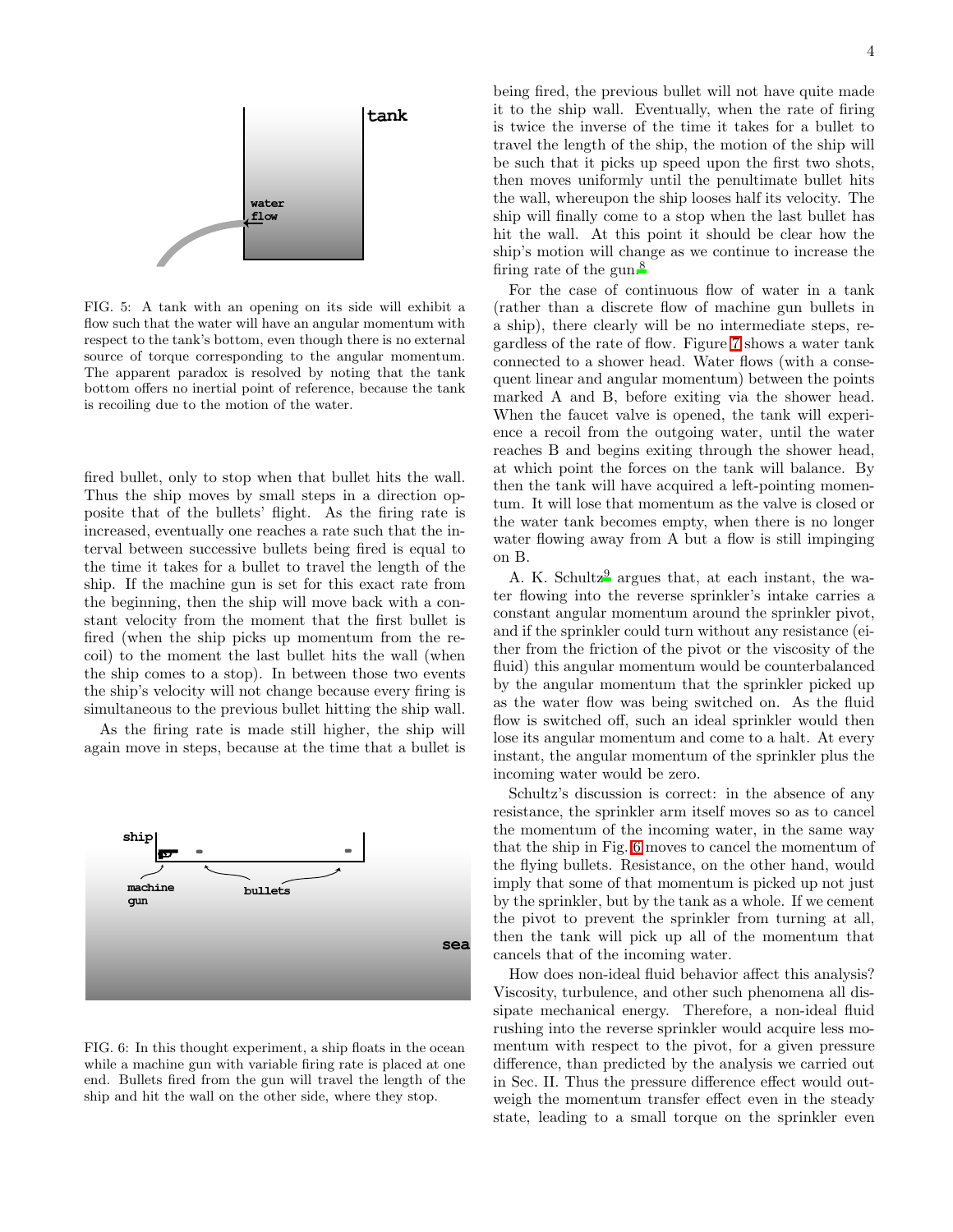5



<span id="page-4-0"></span>FIG. 7: A water tank is connected to a shower head, so that water flows out. Water in the pipe that connects the points marked A and B has a right-pointing momentum, but as long as that pipe is completely filled with water there is no net horizontal force on the tank.

after the fluid has begun to hit the inside wall of the sprinkler. Total angular momentum is conserved because the "missing" momentum of the incoming fluid is being transmitted to the surrounding fluid, and finally to the tank.

## IV. HISTORY OF THE REVERSE SPRINKLER PROBLEM

The literature on the subject of the reverse sprinkler is abundant and confusing. Ernst Mach speaks of "reaction wheels" blowing or sucking air where we have spoken of regular or reverse sprinklers respectively:[10](#page-6-9)

It might be supposed that sucking on the reaction wheels would produce the opposite motion to that resulting from blowing. Yet this does not usually take place, and the reason is obvious . . . Generally, no perceptible rotation takes place on the sucking in of the air ... If ... an elastic ball, which has one escapetube, be attached to the reaction-wheel, in the manner represented in  $[Fig. 8(a)],$  $[Fig. 8(a)],$  $[Fig. 8(a)],$  and be alternately squeezed so that the same quantity of air is by turns blown out and sucked in, the wheel will continue to revolve rapidly in the same direction as it did in the case in which we blew into it. This is partly due to the fact that the air sucked into the spokes must participate in the motion of the latter and therefore can produce no reactional rotation, but it also results partly from the difference of the motion which the air outside the



<span id="page-4-1"></span>FIG. 8: Illustrations from Ernst Mach's *Mechani[k](#page-6-9)*<sup>10</sup>: (a). Figure 153 a in the original. (b). Figure 154 in the original. (Images in the public domain, copied from the English edition of 1893.)

tube assumes in the two cases. In blowing, the air flows out in jets, and performs rotations. In sucking, the air comes in from all sides, and has no distinct rotation. . .

Mach appears to base his treatment on the observation that a "reaction wheel" is not seen to turn when sucked on. He then sought a theoretical rationale for this observation without arriving at one that satisfied him. Thus the bluster about the explanation being "obvious," accompanied by the tentative language about how "generally, no perceptible rotation takes place" and by the equivocation about how the lack of turning is "partly due" to the air "participating in the motion" of the wheel and partly to the air sucked "coming in from all sides." Mach goes on to say that  $11$ 

> if we perforate the bottom of a hollow cylinder ... and place the cylinder on [a pivot], after the side has been slit and bent in the manner indicated in [Fig. [8\(](#page-4-1)b)], the [cylinder]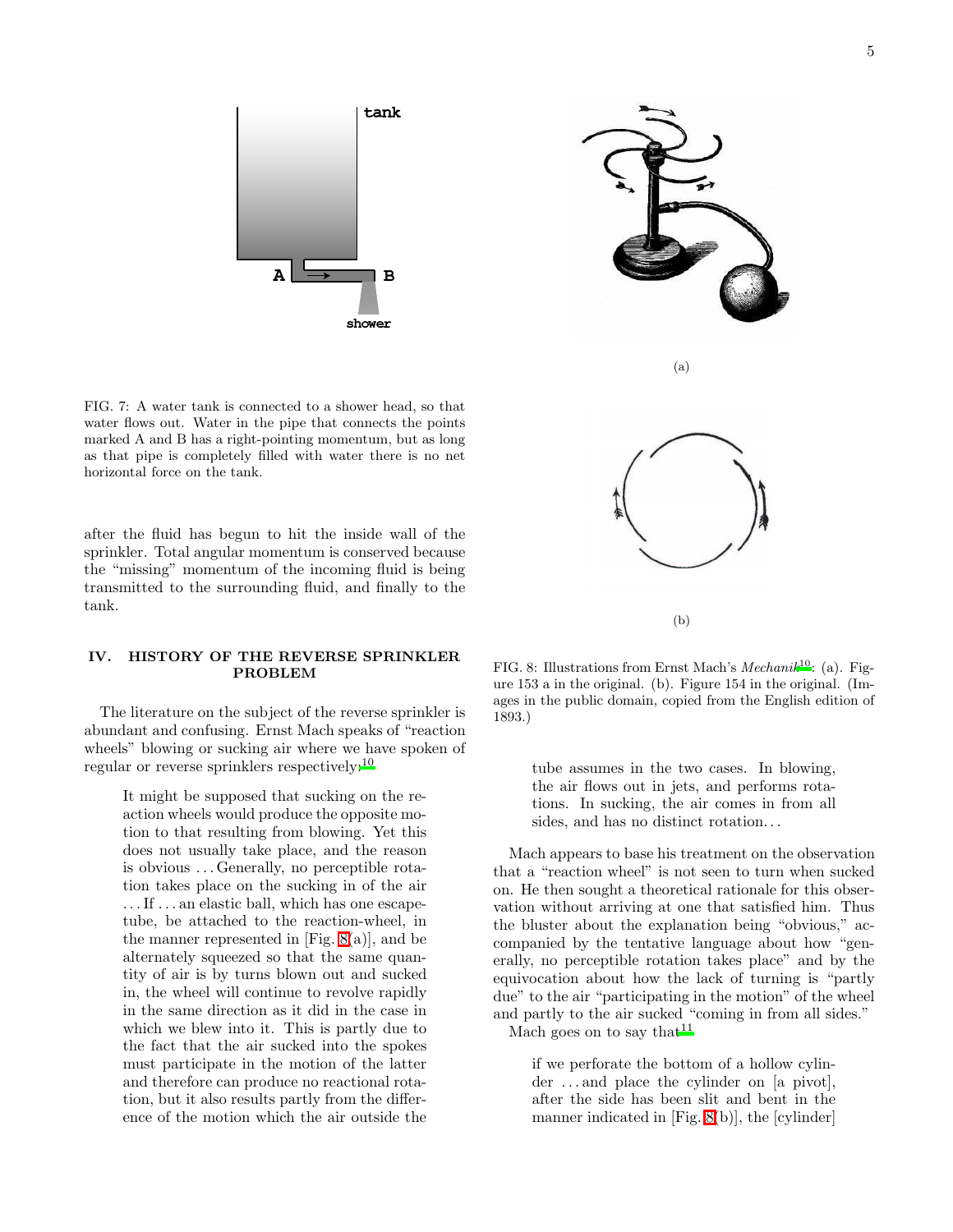will turn in the direction of the long arrow when blown into and in the direction of the short arrow when sucked on. The air, here, on entering the cylinder can continue its rotation unimpeded, and this motion is accordingly compensated for by a rotation in the opposite direction.

This observation is correct and interesting: it shows that if the incoming water did not give up all its angular momentum upon hitting the inner wall of the reverse sprinkler, then the device would turn toward the incoming water, as we discussed at the beginning of Sec. III.[12](#page-6-11)

In his introduction to Mach's Mechanik, mathematician Karl Menger describes it as "one of the great scientific achievements of the [nineteenth] century,"[13](#page-6-12) but it seems that the passage we have quoted was not well known to the twentieth century scientists who com-mented publicly on the reverse sprinkler. Feynman<sup>[1](#page-6-1)</sup> gave no answer to the problem and wrote as if he expected and observed rotation (though, as some have pointed out, the fact that he cranked up the pressure until the bottle exploded suggests another explanation: he expected rotation and didn't see it). In Refs. [14](#page-6-13) and [15](#page-6-14) the authors discuss the problem and claim that no rotation is observed, but they pursue the matter no further. In Ref. [16,](#page-6-15) it is suggested that students demonstrate as an exercise that "the direction of rotation is the same whether the flow is supplied through the hub [of a submerged sprinkler] or withdrawn from the hub," a result which is discounted by almost all the rest of the literature.

Shortly after Feynman's memoirs appeared, A. T. Forrester published a paper in which he concluded that if water is sucked out of a tank by a vacuum attached to a sprinkler then the sprinkler will not rotate.<sup>[17](#page-6-16)</sup> But he also made the bizarre claim that Feynman's original experiment at the Princeton cyclotron, in which he had high air pressure in the bottle push the water out, would actually cause the sprinkler to rotate in the direction of the incoming water.<sup>[17](#page-6-16)</sup> An exchange on the issue of conservation of angular momentum between A. K. Shultz and Forrester appeared shortly thereafter.  $9,18$  $9,18$  The following year L. Hsu, a high school student, published an experimental analysis which found no rotation of the reverse sprinkler and questioned (quite sensibly) Forrester's claim that pushing the water out of the bottle was not equivalent to sucking it out.[19](#page-6-18) E. R. Lindgren also published an experimental result that supported the claim that the reverse sprinkler did not turn.[20](#page-7-0)

After Feynman's death, his graduate research advisor, J. A. Wheeler, published some reminiscences of Feynman's Princeton days from which it would appear that Feynman observed no motion in the sprinkler before the bottle exploded ("a little tremor as the pressure was first applied  $\dots$  but as the flow continued there was no reaction")[.](#page-7-1)<sup>21</sup> In 1992 the journalist James Gleick published a biography of Feynman in which he states that both Feynman and Wheeler "were scrupulous about never revealing the answer to the original question" and

then claims that Feynman's answer all along was that the sprinkler would not turn.<sup>[22](#page-7-2)</sup> The physical justification that Gleick offers for this answer is unenlightening and wrong. (Gleick echoes one of Mach's comments<sup>[10](#page-6-9)</sup> that the water entering the reverse sprinkler comes in from many directions, unlike the water leaving a regular sprinkler, which forms a narrow jet. Although this observation is correct, it is not particularly relevant to the question at hand.)

The most detailed and pertinent work on the subject, both theoretical and experimental, was published by Berg, Collier, and Ferrell, who claimed that the reverse sprinkler turns toward the incoming water.[24](#page-7-3)[,25](#page-7-4) Guided by Schultz's arguments about conservation of angular momentum,<sup>[9](#page-6-8)</sup> the authors offered a somewhat convoluted statement of the correct observation that the sprinkler picks up a bit of angular momentum before reaching a steady state of zero torque once the water is flowing steadily into the sprinkler. When the water stops flowing, the sprinkler comes to a halt. $31$ 

The air-sucking reverse sprinkler at the Edgerton Cen-ter at MIT shows no movement at all.<sup>[27](#page-7-6)</sup> As in the setups used by Feynman and others, this sprinkler arm is not mounted on a true pivot, but rather turns by twisting or bending a flexible tube. Any transient torque will therefore cause, at most, a brief shaking of such a device. The University of Maryland's Physics Lecture Demonstration Facility offers video evidence of a reverse sprinkler, mounted on a true pivot of very low friction, turning slowly toward the incoming water.<sup>[26](#page-7-7)</sup> According to R. E. Berg, in this particular setup "while the water is flowing the nozzle rotates at a constant angular speed. This would be consistent with conservation of angular momentum except for one thing: while the water is flowing into the nozzle, if you reach and stop the nozzle rotation it should remain still after you release it. [But, in practice,] after [the nozzle] is released it starts to rotate again."[37](#page-7-8)

This behavior is consistent with non-zero dissipation of kinetic energy in the fluid flow, as we have discussed. Angular momentum is conserved, but only after the motion of the tank is taken into account.[38](#page-7-9)

#### V. CONCLUSIONS

We have offered an elementary theoretical treatment of the behavior of a reverse sprinkler, and concluded that, under idealized conditions, it should experience no torque while fluid flows steadily into it, but as the flow commences, it will pick up an angular momentum opposite to that of the incoming fluid, which it will give up as the flow ends. However, in the presence of viscosity or turbulence, the reverse sprinkler will experience a small torque even in steady state, which would cause it to accelerate toward the incoming water. This torque is balanced by an opposite torque acting on the surrounding fluid and finally on the tank itself.

Throughout our discussion, our foremost concern was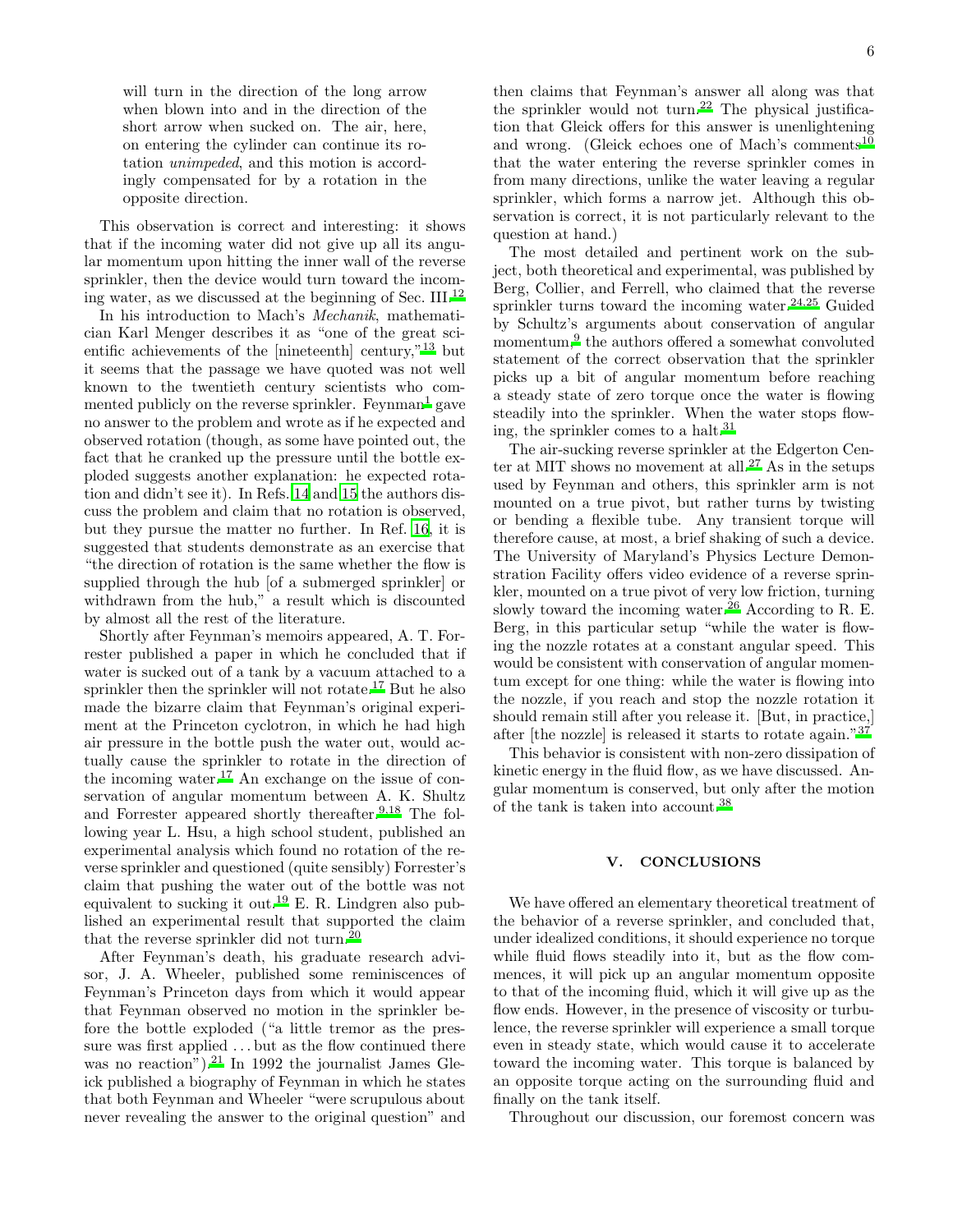to emphasize physical intuition and to make our treatment as simple as it could be made (but not simpler). Surely a question about what L. A. Delsasso called, according to Feynman's recollection, "a freshman experiment"[4](#page-6-4) deserves an answer presented in a language at the corresponding level of complication. More important is the principle, famously put forward by Feynman himself when discussing the spin statistics theorem, that if we can't "reduce it to the freshman level," we don't really understand it[.](#page-7-10)<sup>39</sup>

We also have commented on the perplexing history of the reverse sprinkler problem, a history which is interesting not only because physicists of the stature of Mach, Wheeler, and Feynman enter into it, but also because it offers a startling illustration of the fallibility of great scientists faced with a question about "a freshman experiment."

Surely, as the Duchess said to Alice during one of her

- <sup>∗</sup> Electronic address: [jenkins@theory.caltech.edu](mailto:jenkins@theory.caltech.edu)
- <span id="page-6-1"></span><span id="page-6-0"></span><sup>1</sup> R. P. Feynman, *Surely You're Joking, Mr. Feynman*, (Norton, New York, NY, 1985), pp. 63–65.
- <span id="page-6-2"></span><sup>2</sup> R. P. Feynman, *Ibid.*, p. 63.
- <span id="page-6-3"></span><sup>3</sup> It has not been possible to identify the book to which Feynman was referring. As we shall discuss, the matter is treated in Ernst Mach's *Mechanik*, first published in 1883.[10](#page-6-9) Yet this book is not a "hydrodynamics book" and the reverse sprinkler is presented as an example, not a problem. In Ref. [21](#page-7-1), J. A. Wheeler suggests that the problem occurred to them while discussing a different question in the undergraduate mechanics course that Wheeler was teaching and for which Feynman was the grader.
- <span id="page-6-4"></span><sup>4</sup> R. P. Feynman, *Ibid.*, p. 65.
- <span id="page-6-5"></span>5 In the literature it is more usual to see this problem identified as the "Feynman inverse sprinkler." Because the problem did not originate with Feynman and Feynman never published an answer to the problem, we have preferred not to attach his name to the sprinkler. Furthermore, even though it is a pedantic point, a query of the *Oxford English Dictionary* suggests that "reverse" (opposite or contrary in character, order, or succession) is a more appropriate description than "inverse" (turned up-side down) for a sprinkler that sucks water.
- <span id="page-6-6"></span> $^6\,$  This observation might seem trivial, but its consequences can be counterintuitive. The Zapruder film of the 1963 assassination of U.S. president J. F. Kennedy, shows Kennedy's head snapping backward after the fatal shot, even though the official theory of the assassination asserts that the shot was fired from behind Kennedy by gunman L. H. Oswald. For several decades, conspiracy theorists have seized on this element of the Zapruder film as evidence that the fatal shot could not have been fired by Oswald and must have come instead from in front of the president's motorcade. In 1976, L. W. Alvarez published an analysis of the Zapruder film in which he explained that the jet of brain tissue that emerged from president's exit wound might easily have thrown his head in the direction opposite to that of the incoming bullet. Alvarez demonstrated this to his satisfaction both theoretically and experimentally,

adventures in Wonderland, "everything's got a moral, if you can only find it."[40](#page-7-11)

#### Acknowledgments

The historical section of this paper owes a great deal to the list of references on the reverse sprinkler that is given at the Web site for the University of Maryland's Physics Lecture Demonstration Facility.[26](#page-7-7) Thanks are due to several readers who commented on this paper after it first appeared in manuscript form, particularly to J. M. Dlugosz, who took it upon himself to clarify the relationship between this discussion and the account of the experimental results at the University of Maryland. The result of his inquiries was a useful exchange with R. E. Berg.

the latter by firing at a melon and photographing it as it moved in the direction opposite to what one would naively have expected[.](#page-6-19)<sup>7</sup>

- <span id="page-6-19"></span> $^7$  L. W. Alvarez, "A physicist examines the Kennedy assassination film," Am. J. Phys. 44, 813–827 (1976).
- <span id="page-6-7"></span><sup>8</sup> Two interesting problems for an introductory universitylevel physics course suggest themselves. One is to show that the center of mass of the bullets-and-ship system will not move in the horizontal direction regardless of the firing rate, as one expects from momentum conservation. Another would be to analyze this problem in the light of Einstein's relativity of simultaneity.
- <span id="page-6-8"></span><sup>9</sup> A. K. Schultz, "Comment on the inverse sprinkler problem," Am. J. Phys. 55, 488 (1987).
- <span id="page-6-9"></span><sup>10</sup> E. Mach, *Die Mechanik in Ihrer Entwicklung Historisch-Kritisch Dargerstellt* (1883). First published in English in 1893 as *The Science of Mechanics: A Critical and Historical Account of its Development* (Open Court, La Salle, IL, 1960), 6th ed., pp. 388–390.
- <span id="page-6-10"></span><sup>11</sup> E. Mach, *Ibid.*, p. 390.
- <span id="page-6-11"></span><sup>12</sup> In Ref. [23](#page-7-12), P. Hewitt proposes a physical setup identical to the one shown in Fig. [8\(](#page-4-1)b), and observes that the device turns in opposite directions depending on whether the fluid pours out of or into it. Hewitt's discussion seems to ignore the important difference between such a setup and the reverse sprinkler.
- <span id="page-6-12"></span><sup>13</sup> E. Mach, *Op. cit.*, p. v.
- <span id="page-6-13"></span><sup>14</sup> P. Kirkpatrick, "A neglected lesson from the Cartesian diver," Am. J. Phys. 10, 160 (1942).
- <span id="page-6-14"></span><sup>15</sup> H. S. Belson, "'Empty' hero's engine," Am. J. Phys. 24, 413–414 (1956).
- <span id="page-6-15"></span><sup>16</sup> Proceedings of the National Science Foundation Conference on Instruction in Fluid Mechanics, 5–9 September 1960, Exp. 2.2, p. II–20.
- <span id="page-6-16"></span><sup>17</sup> A. T. Forrester, "Inverse sprinklers: A lesson in the use of a conservation principle," Am. J. Phys. 54, 798–799 (1986).
- <span id="page-6-17"></span> $18$  A. T. Forrester, "Comments on a letter by A. K. Schultz," Am. J. Phys. 55, 488–489 (1987).
- <span id="page-6-18"></span><sup>19</sup> L. Hsu, "Two simple experiments and the resolution of the Feynman-Forrester conflict," Am. J. Phys. 56, 307–